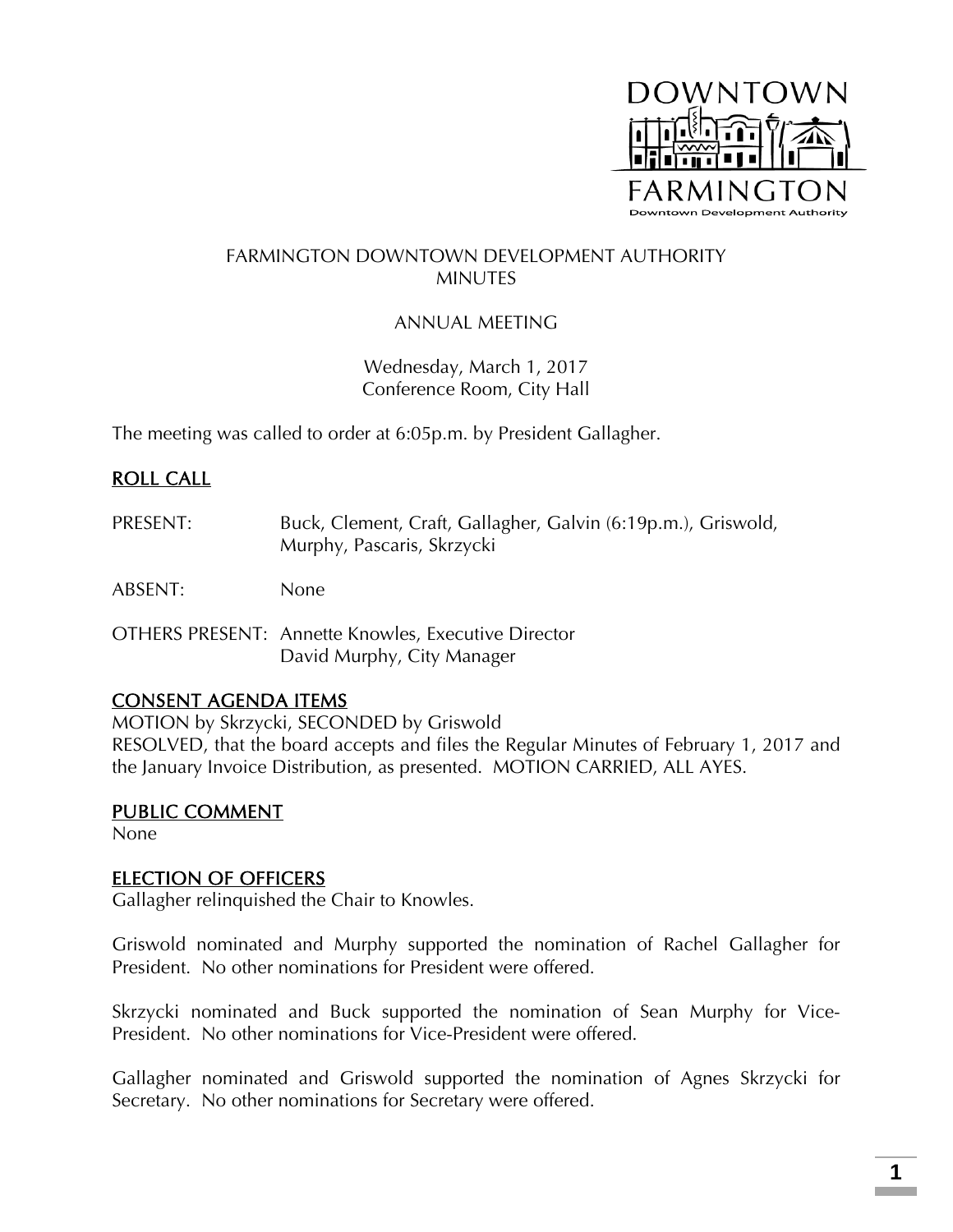MOTION by Buck, SECONDED by Pascaris

RESOLVED, that the nomination for 2017 officers be closed and that those nominated are elected by acclamation. MOTION CARRIED, ALL AYES.

Gallagher resumed the Chair.

Galvin entered the meeting.

# FISCAL YEAR 2017-2018 WORK PLAN AND PROPOSED BUDGET

Knowles presented a draft of the Fiscal Year 2107-2018 proposed budget, in addition to the proposed corresponding work plan.

The DDA operates with five cost centers – its General Fund, Principal Shopping District Fund, Art on the Grand, Harvest Moon Celebration and Rhythmz in Riley Park, the last three are, in theory, self-supporting.

On the revenue side, main projections are two-mill levy, \$41,200; TIF, \$267,000; Principal Shopping District Special Assessment, \$177,000 (slightly lower than expected) and event revenue. The total combined forecasted revenue is \$572,300.

On the expense side, General Fund highlights are:

- Funds included for additional part-time/temporary staff
- Funds for design services of projects listed under Capital Outlay
- Seasonal decorations moved to general fund from PSD fund
- Continue support for administrative costs
- Capital outlay for public art, a wayfinding sign, signs with parking nomenclature and rapid flashing beacons
- Capital outlay for land acquisition
- Debt service per payment schedules

Principal Shopping District highlights are:

- Add a second sweep of downtown waste receptacles, May through October
- General marketing funds reduced
- Funds for Farmington Second Fridays and retail promotions remain constant
- Funds for communications reduced
- Funds for utilities and maintenance reflect current trends

Event expenses largely reflect historical costs, with modification to create more activity in the kid's area during Art on the Grand. The total combined forecasted expenses are \$746,600. To accomplish all goals stated in work plan, funds drawn from balance in the amount of \$174,100 will be necessary.

City Manager Murphy requested that the board consider increasing its allocation to support parking enforcement by \$5,000 and to purchase a speed radar detector for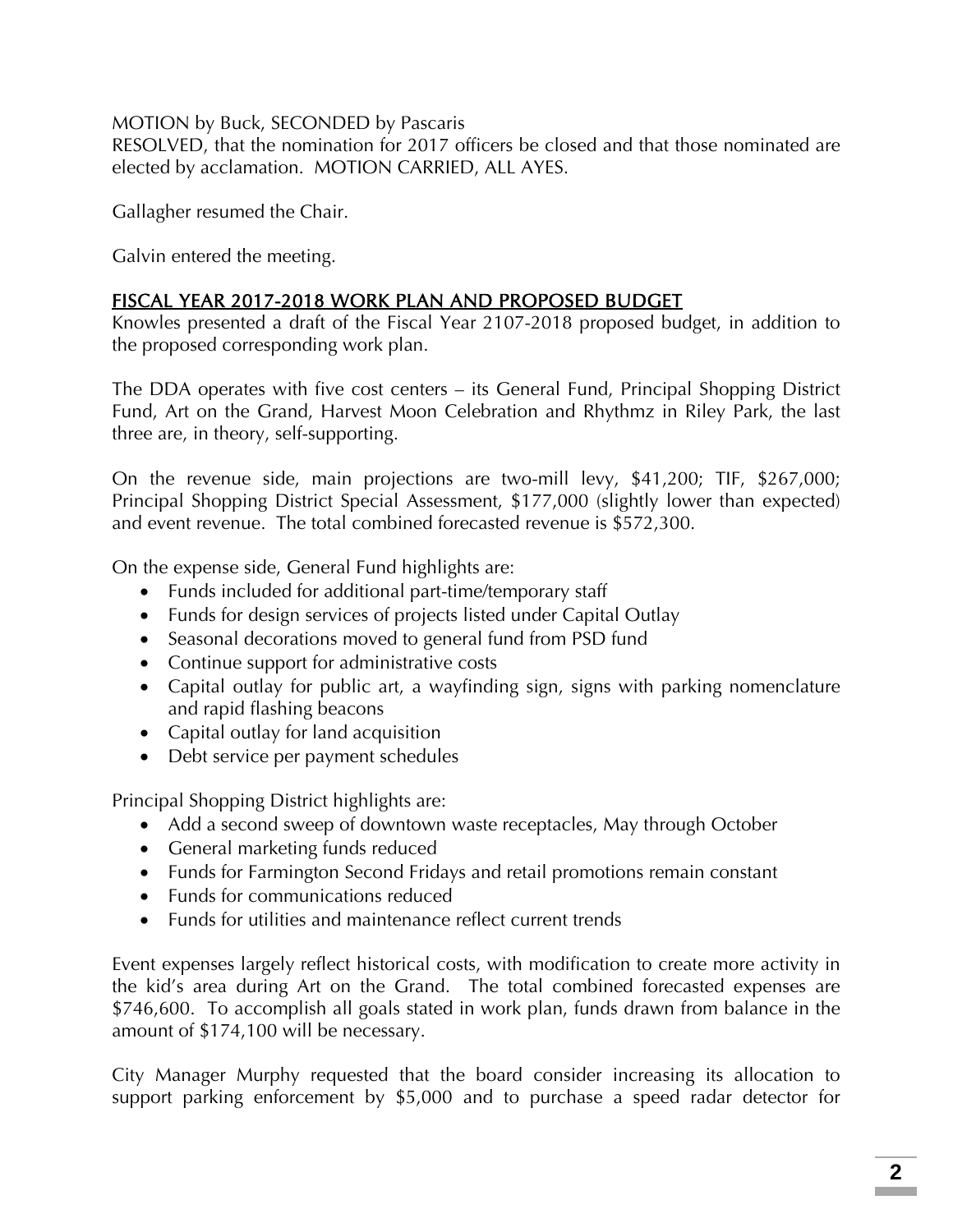\$4,000. When added to applicable account, the total combined forecasted expenses will be \$755,600 and the forecasted draw down from fund balance will be \$183,100.

MOTION by Skrzycki, SECONDED by Murphy

RESOLVED, that the board approves for submission to the city council the proposed fiscal year 2017-2018 budget, as amended. MOTION CARRIED, ALL AYES.

MOTION by Griswold, SECONDED by Pascaris

RESOLVED, that the board approves funding for parking enforcement in the Fiscal Year 2017-2018 budget at a level of fifty percent (50%) of the cost, less revenue from citations, not to exceed \$10,000.00. MOTION CARRIED, ALL AYES.

### WORK PLAN UPDATES

A monthly work plan update was distributed via email to board members from Knowles.

Buck reported that Innovate Farmington followers now number 1,100. He hopes to promote the downtown area to those followers.

Murphy reported that the first two months of Farmington Second Fridays are themed, with a historical walking tour on May 12 and an art crawl on June 9.

Gallagher mentioned that Ladies Night Out will feature a raffle for a date night gift basket.

Gallagher reported that the parking committee meets next on March 15.

## CLOSED SESSION – LAND ACQUISTION

MOTION by Buck, SECONDED by Skrzycki

RESOLVED, that the board convene in closed session to discuss land acquisition (7:15pm). AYES: Buck, Clement, Craft, Gallagher, Galvin, Griswold, Murphy, Pascaris, Skrzycki; NAYS: None. MOTION CARRIED.

MOTION by Skrzycki, SECONDED by Pascaris

RESOLVED, that the board resume meeting in open session (7:45pm). MOTION CARRIED, ALL AYES.

MOTION by Pascaris, SECONDED by Buck

RESOLVED, that the boar authorizes staff to take action on items discussed in closed session. MOTION CARRIED, ALL AYES.

## BOARD COMMENT

Galvin attended a Real Estate Broker breakfast hosted by Farmington Public Schools. Over 90 agents learned more about the district with the desired outcome of a better informed real estate community that might attract more families to the district.

Gallagher thanked board members for their efforts.